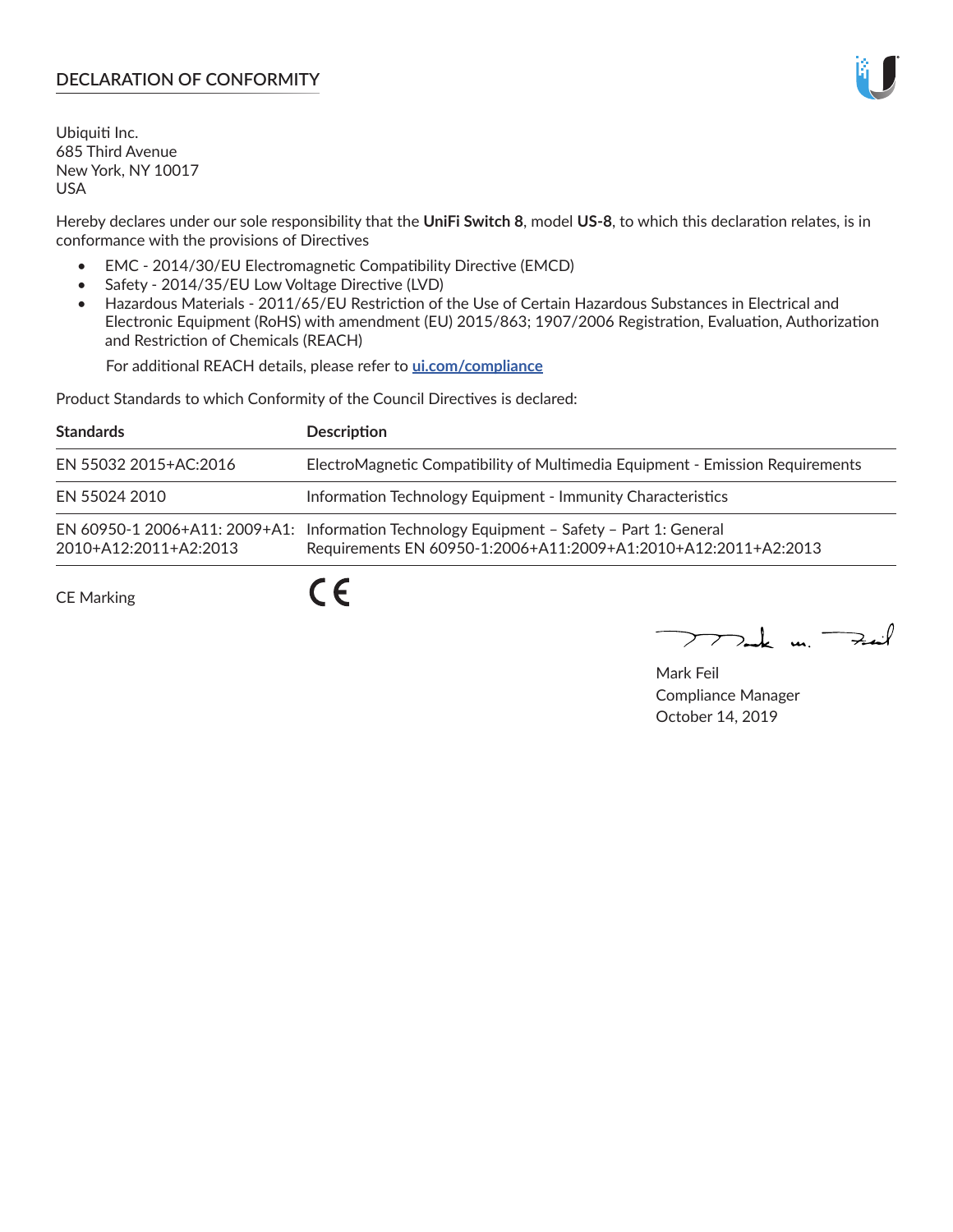# **DECLARATION OF CONFORMITY**



### **български** [Bulgarian]

С настоящото Ubiquiti декларира, че това устройство US-8 е в съответствие със съществените изисквания и други приложими разпоредби на Директиви 2014/30/ЕС, 2014/35/ЕС.

### **Hrvatski** [Croatian]

Ubiquiti ovim putem izjavljuje da je ovaj uređaj US-8 sukladan osnovnim zahtjevima i ostalim bitnim odredbama Direktiva 2014/30/EU, 2014/35/EU.

# **Čeština** [Czech]

Ubiquiti tímto prohlašuje, že toto US-8 zařízení, je ve shodě se základními požadavky a dalšími příslušnými ustanoveními směrnic 2014/30/EU, 2014/35/EU.

## **Dansk** [Danish]

Hermed, Ubiquiti, erklærer at denne US-8 enhed, er i overensstemmelse med de væsentlige krav og øvrige relevante krav i direktiver 2014/30/EU, 2014/35/EU.

## **Nederlands** [Dutch]

Hierbij verklaart Ubiquiti, dat deze US-8 apparaat, in overeenstemming is met de essentiële eisen en de andere relevante bepalingen van richtlijnen 2014/30/EU, 2014/35/EU.

### **English**

Hereby, Ubiquiti, declares that this US-8 device, is in compliance with the essential requirements and other relevant provisions of Directives 2014/30/EU, 2014/35/EU.

## **Eesti keel** [Estonian]

Käesolevaga Ubiquiti kinnitab, et antud US-8 seade, on vastavus olulistele nõuetele ja teistele asjakohastele sätetele direktiivide 2014/30/EL, 2014/35/EL.

### **Suomi** [Finnish]

Täten Ubiquiti vakuuttaa, että tämä US-8 laite, on yhdenmukainen olennaisten vaatimusten ja muiden sitä koskevien direktiivien 2014/30/EU, 2014/35/EU.

# **Français** [French]

Par la présente Ubiquiti déclare que l'appareil US-8, est conforme aux exigences essentielles et aux autres dispositions pertinentes des directives 2014/30/UE, 2014/35/UE.

# **Deutsch** [German]

Hiermit erklärt Ubiquiti, dass sich dieses US-8 Gerät, in Übereinstimmung mit den grundlegenden Anforderungen und den anderen relevanten Vorschriften der Richtlinien 2014/30/EU, 2014/35/EU befindet.

### **Ελληνικά** [Greek]

Δια του παρόντος, Ubiquiti, δηλώνει ότι αυτή η συσκευή US-8, είναι σε συμμόρφωση με τις βασικές απαιτήσεις και τις λοιπές σχετικές διατάξεις των οδηγιών 2014/30/EE, 2014/35/EE.

### **Magyar** [Hungarian]

Ezennel Ubiquiti kijelenti, hogy ez a US-8 készülék megfelel az alapvető követelményeknek és más vonatkozó 2014/30/EU, 2014/35/EU irányelvek rendelkezéseit.

### **Íslenska** [Icelandic]

Hér, Ubiquiti, því yfir að þetta US-8 tæki er í samræmi við grunnkröfur og önnur viðeigandi ákvæði tilskipana 2014/30/ESB, 2014/35/ESB.

### **Italiano** [Italian]

Con la presente, Ubiquiti, dichiara che questo dispositivo US-8, è conforme ai requisiti essenziali ed alle altre disposizioni pertinenti delle direttive 2014/30/UE, 2014/35/UE.